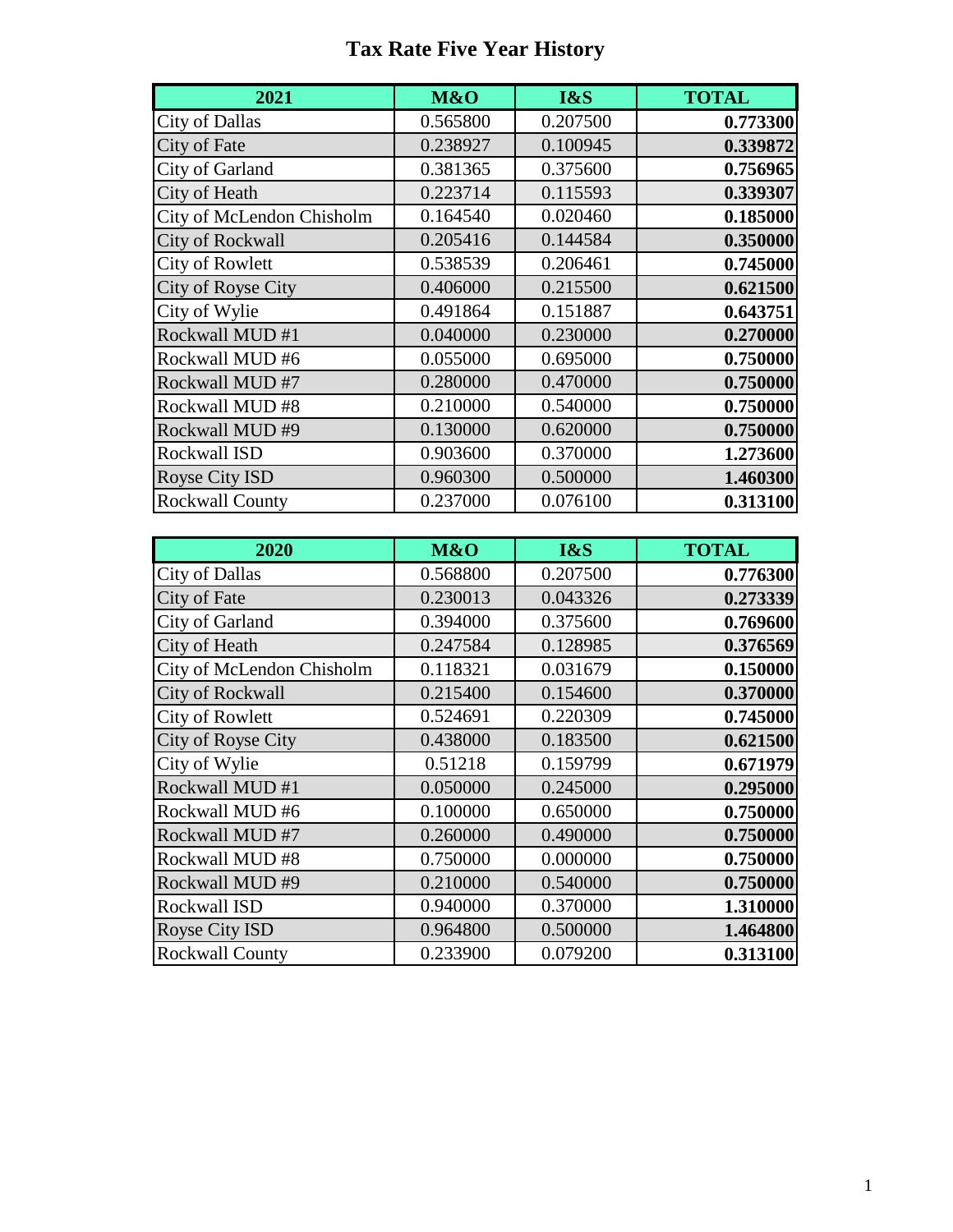## **Tax Rate Five Year History**

| 2019                      | M&O      | I&S      | <b>TOTAL</b> |
|---------------------------|----------|----------|--------------|
| <b>City of Dallas</b>     | 0.569100 | 0.207500 | 0.776600     |
| City of Fate              | 0.238050 | 0.042606 | 0.280656     |
| City of Garland           | 0.394000 | 0.375600 | 0.769600     |
| City of Heath             | 0.245215 | 0.134110 | 0.379325     |
| City of McLendon Chisholm | 0.125440 | 0.024560 | 0.150000     |
| <b>City of Rockwall</b>   | 0.219500 | 0.168400 | 0.387900     |
| <b>City of Rowlett</b>    | 0.537563 | 0.219610 | 0.757173     |
| City of Royse City        | 0.443500 | 0.178000 | 0.621500     |
| City of Wylie             | 0.516225 | 0.172229 | 0.688454     |
| Rockwall MUD #1           | 0.060000 | 0.280000 | 0.340000     |
| Rockwall MUD #6           | 0.120000 | 0.630000 | 0.750000     |
| Rockwall MUD #7           | 0.750000 | 0.000000 | 0.750000     |
| Rockwall MUD#8            | 0.750000 | 0.000000 | 0.750000     |
| Rockwall MUD #9           | 0.500000 | 0.250000 | 0.750000     |
| Rockwall ISD              | 0.970000 | 0.380000 | 1.350000     |
| <b>Royse City ISD</b>     | 1.068350 | 0.500000 | 1.568350     |
| <b>Rockwall County</b>    | 0.245900 | 0.079100 | 0.325000     |

| 2018                      | M&O      | I&S      | <b>TOTAL</b> |
|---------------------------|----------|----------|--------------|
| <b>City of Dallas</b>     | 0.566700 | 0.210000 | 0.776700     |
| City of Fate              | 0.233004 | 0.058096 | 0.291100     |
| City of Garland           | 0.394000 | 0.310600 | 0.704600     |
| City of Heath             | 0.256509 | 0.132596 | 0.389105     |
| City of McLendon Chisholm | 0.090735 | 0.059265 | 0.150000     |
| <b>City of Rockwall</b>   | 0.222900 | 0.179200 | 0.402100     |
| <b>City of Rowlett</b>    | 0.531131 | 0.226042 | 0.757173     |
| City of Royse City        | 0.450500 | 0.171000 | 0.621500     |
| City of Wylie             | 0.538206 | 0.187642 | 0.725848     |
| Rockwall MUD #1           | 0.100000 | 0.290000 | 0.390000     |
| Rockwall MUD #6           | 0.200000 | 0.550000 | 0.750000     |
| Rockwall MUD #7           | 0.750000 | 0.000000 | 0.750000     |
| Rockwall MUD #8           | 0.750000 | 0.000000 | 0.750000     |
| Rockwall MUD #9           | 0.750000 | 0.000000 | 0.750000     |
| Rockwall ISD              | 1.040000 | 0.390000 | 1.430000     |
| Royse City ISD            | 1.170000 | 0.500000 | 1.670000     |
| <b>Rockwall County</b>    | 0.242700 | 0.085700 | 0.328400     |